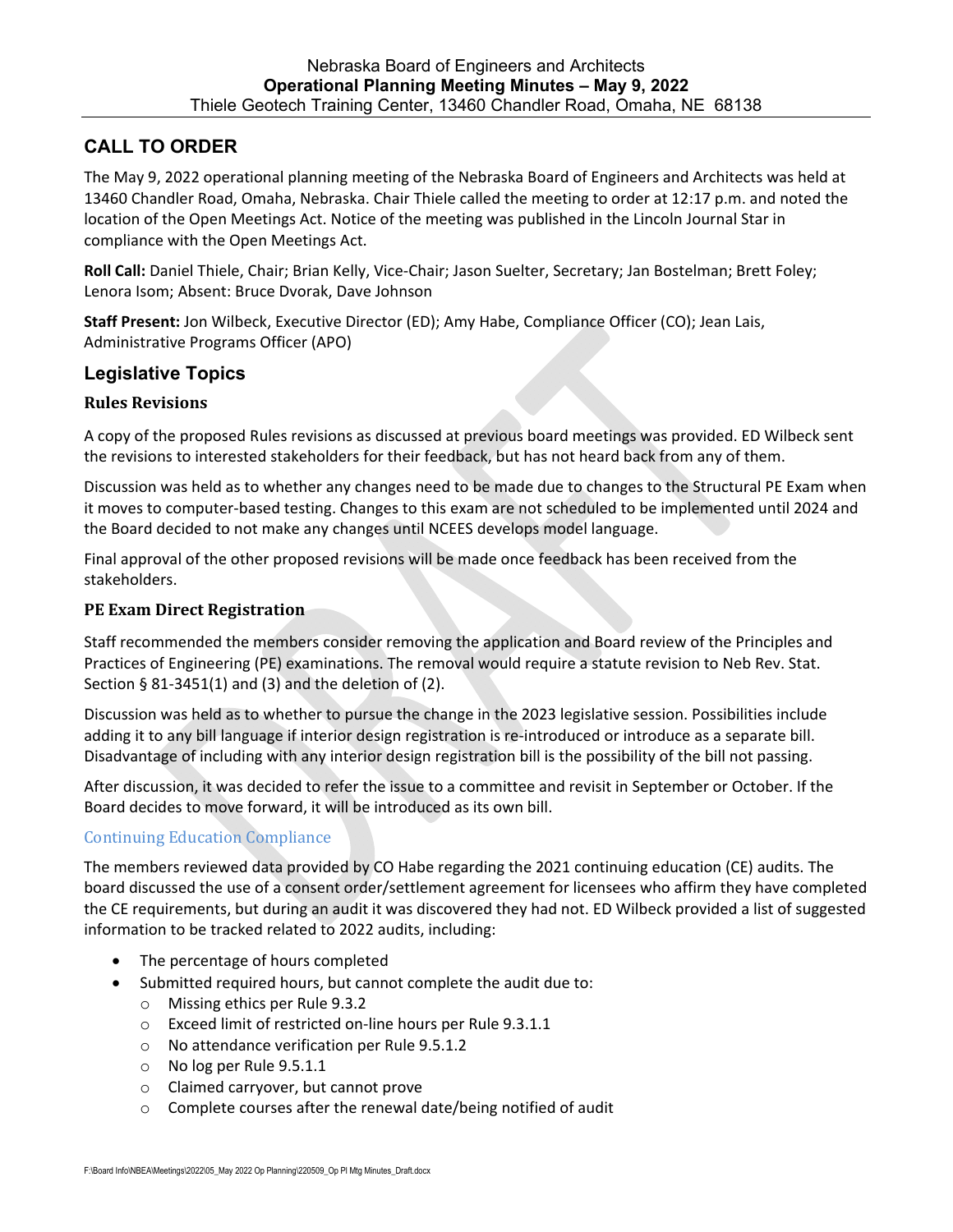- o Submitted courses outside renewal period
- o Hours not practice‐related per Rule 9.3.4

CO Habe is currently not "starting the clock" until all materials have been received, instead of when the first materials are received. In the next renewal cycle, audit tracking will begin when the first audit materials are received whether it is complete. CO Habe will also begin tracking the different scenarios in which the CE is not completed, and the number of times materials must be submitted to complete. The members were reminded that in the online renewal system, an individual must mark they have met the CE requirement, or the system will not let them continue. During the last two renewal cycles the most common reason for not meeting the CE requirements was not having the ethics hour and all hours submitted were from restricted providers.

CO Habe explained the notification process to the members. Licensees are notified in the renewal portal they have been selected for an audit once they pay and complete the renewal process. She then also will send them a notice with additional information once the renewal has been imported into the database. They will show as expired after December 31st on the online licensee lookup until the audit is complete.

Discussion was held regarding individuals who renewed and were notified they had been selected for an audit, but never respond. Historically, no action has been taken as their license expires on December 31 and not renewed until the audit is complete so they cannot practice in the state. Several members felt this should warrant disciplinary action as it could be viewed as admitting the CE was not completed. Others felt no action needs to be taken because they cannot activate their license or practice without completing the audit.

Members suggested a distinction needs to be made between renewing and not being audited, but not completing the CE requirement and that of someone who was audited and chose not to respond to the audit notification. ED Wilbeck suggested asking legal counsel if the board can discipline a licensee who does not respond to an audit.

The members asked staff about the process of notifying organizations holding a certificate of authorization (COA) for which the person(s) in responsible charge (IRC) did not renew their license. APO Lais explained once end‐of‐year processes is completed in the database, certificates are put into a pending status and letters are sent out to all organizations for which the IRC did not renew or went to an Emeritus status. Two letters are sent out thirty days apart. If no response is received with thirty days of the second letter, the certificate is canceled.

Chair Thiele drafted a table of CE non‐compliance situations and suggested disciplinary actions for each situation, and presented it for discussion. APO Lais informed the members that at one point in the past, all incomplete audits were changed to Nonrenewable in the database on July 1st requiring the individual to apply for reinstatement if they needed/wanted to practice in the state in the future. Discussion as to the number of hours and the level of disciplinary action to be taken took place. It was decided to form a committee to look at the information and suggestions, then make a recommendation for the Board to consider.

In general terms, the Board decided an incremental process be used to implement any disciplinary action the Board takes related to an individual's CE audit, beginning with a reminder to all licensees of possible actions that could be taken and moving to disciplinary action as appropriate.

### *Dvorak entered the meeting at 2:09 p.m.*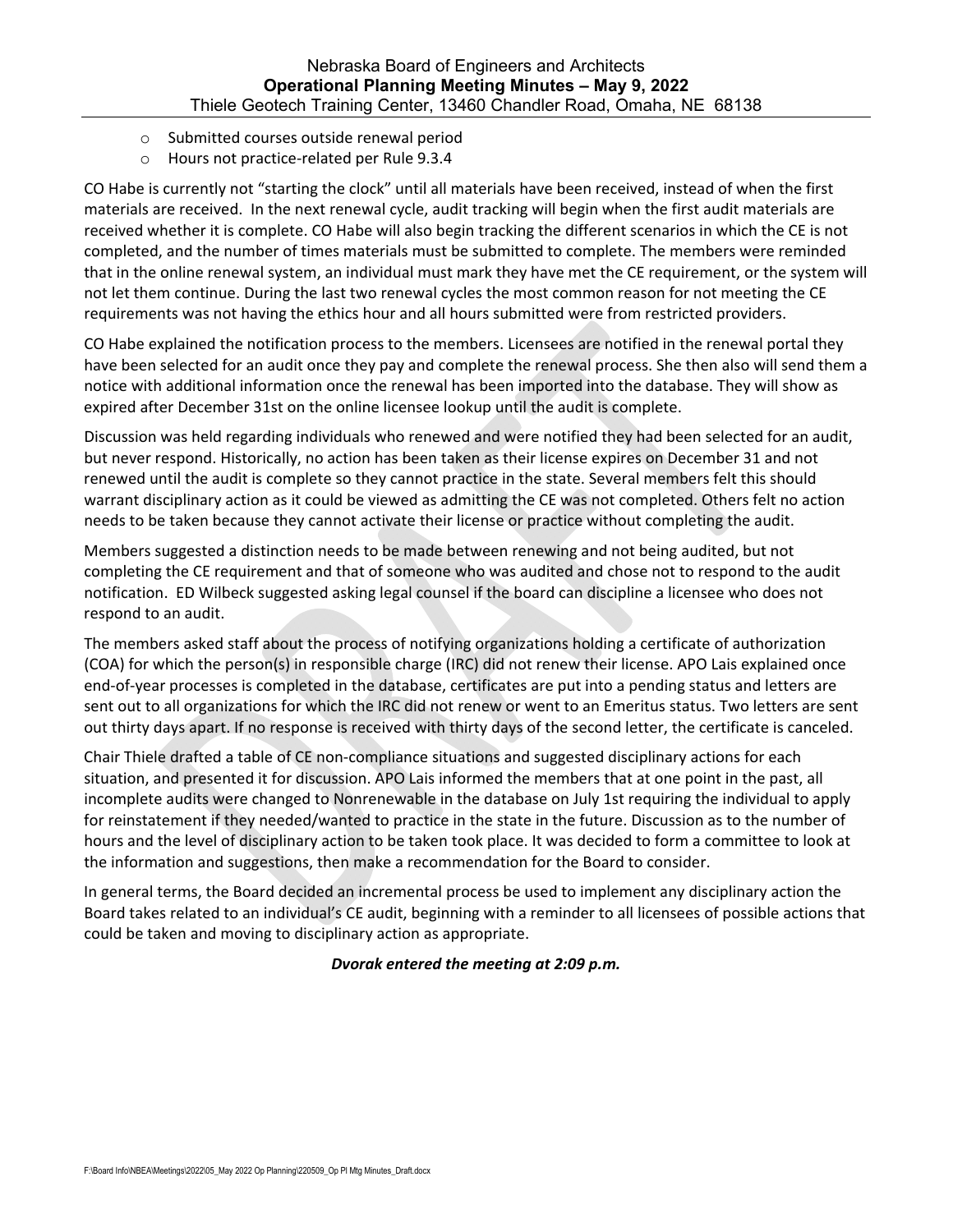## **2023-25 Biennial Budget**

ED Wilbeck held a discussion on the following items, to inform him as he begins drafting the Board's 2023‐35 budget:

### **Per Diems**

Board members received compensation (per diem) in accordance with Neb. Rev. Stat. 81‐3429(1).

Two member's terms will be expiring in FY2022‐23, Johnson's resignation is effective after the June meeting, and four member's terms will be expiring in the 2023‐25 biennium. Kelly, Suelter, Thiele, and Foley indicated they would be interested in being re‐appointed. Dvorak said it was too early for him to decide. Johnson's replacement will serve out his term which will expire in 2024.

The following members expressed interest in seeking national board of director positions during the next biennium:

- Isom will be a candidate for NCARB Secretary or Treasurer in 2024
- Bostelman not looking to seek another national position in the next biennium
- Suelter considering running for a NCEES Central Zone position in 2024
- Kelly will be the NCARB Region V Secretary/Treasurer for 2023-24
- Dvorak has not decided if he will run for a national position

### **Awards**

All current members will be seeking re‐appointment.

### **Staff Development**

ED Wilbeck discussed increasing request for staff development as this is one area the Board can utilize to attract and retain staff, and also help current and future staff gain skills training and knowledge to perform their duties.

### **E‐Commerce Operating**

The Board would like to continue paying the portal and merchant fees for the online renewals and applications if possible. APO Lais informed the members this may not be possible with the way the current payment portal and hosting contracts are set up. ED Wilbeck will reach out to the Records Board to discuss and bring the findings to a future meeting.

### **Capital Ceremony**

Discussion on whether to have a reception after the ceremony going forward. APO Lais and ED Wilbeck advised staff have had difficulty in the past years booking a venue and caterer. Currently, the only venue large enough in the capital campus area is the Scottish Rite Temple and they have not been available on the date of the ceremony for the two years. In order to hold the reception would need to consider changing the ceremony venue. The members expressed the desire to continue having the ceremony in the capital.

Bostelman and Dvorak suggested the Board investigate purchasing graduation honor cords for those who passed the FE exam prior to graduation. APO Lais advised FE results are posted weekly on Wednesday for the previous week and could provide a list to the College of Engineering for UNL students who passed the exam and had their results reported to Nebraska. The College would need to come up with another way for students who had their results reported to another jurisdiction to provide verification they had passed prior to graduation. ED Wilbeck will investigate the possibility.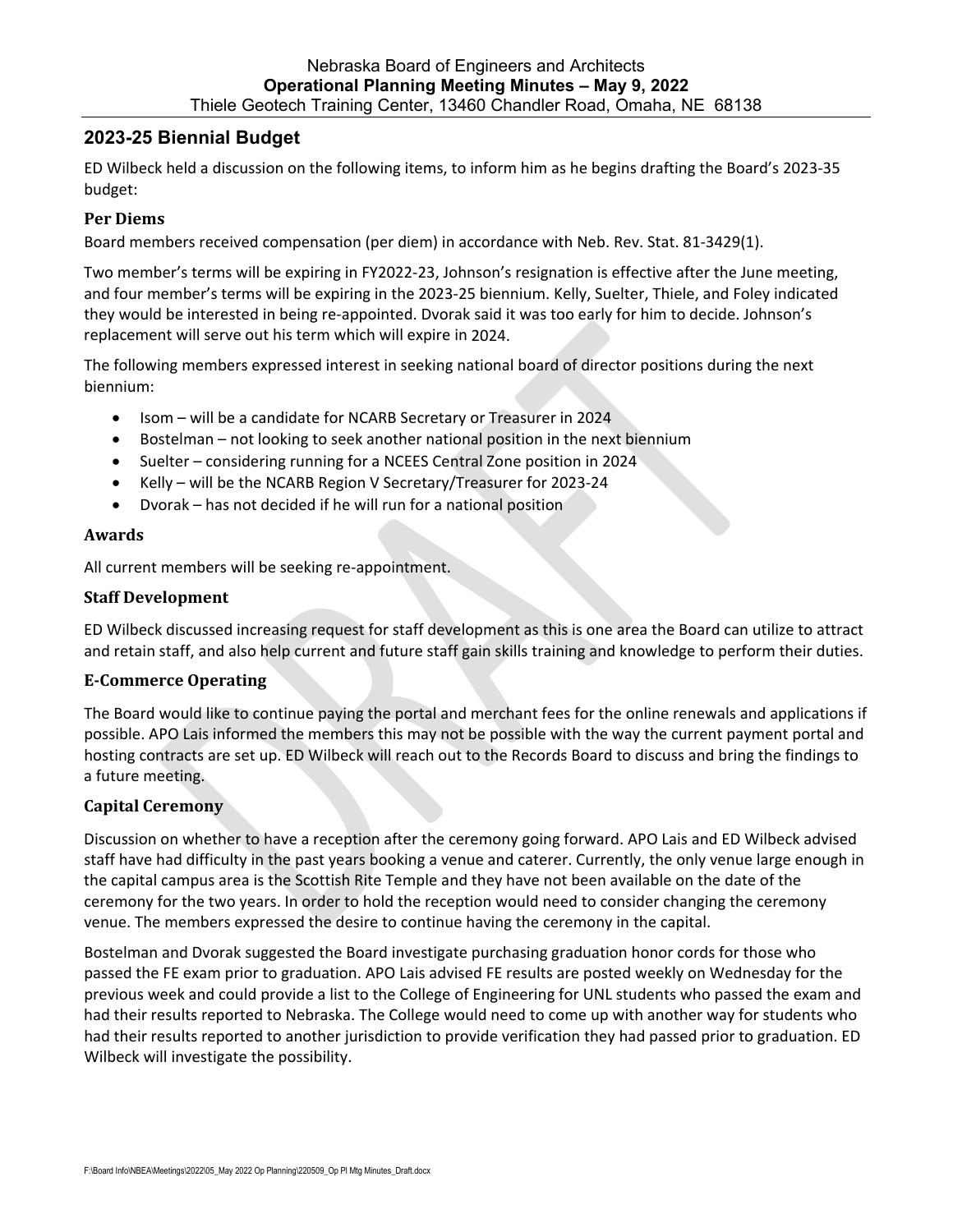# **Other Topics**

## **NCARB Database Replacement Proposal**

ED Wilbeck provided a proposal from NCARB to convert the current database (FileMaker) to their database solution (Eiffel). Currently they only have knowledge to move architects and landscape architects. Additional discovery and analysis work would need to be done to include professional engineers, geologists, certificates of authorization, temporary permits, interns, and education reimbursements.

NCARB has implemented a solution for three other licensing boards, one of which also licenses landscape architects. Eiffel integrates the architect portion of the solution with NCARB's national systems for seamless processing and visibility.

Implementation costs include:

- 15% due at signing of the contract
- 15% due at the launch of each profession (4 total)
- 15% at the launch of Certificates of Authorizations
- 5% due at the launch of Intern Records
- 5% due at the launch of Temporary Permits

The annual subscription fee for inLumon is \$84,000 from implementation to support. inLumon is changing its team structure to have a second person in a leadership role. The team has been working on the Engineer Intern (EI) Enrollment application for four months and still does not have a solution ready for user‐testing. There have also been issues with inLumon developing an overall schedule and identifying milestones, which ED Wilbeck has repeatedly asked for.

The Board instructed ED Wilbeck to investigate what it would take to cancel the contract with inLumon and to pursue working with NCARB on their solution.

Motion by Isom, second by Kelly to instruct ED Wilbeck to negotiate a contract with NCARB and work with *Assistant Attorney General Jelkin to cancel contract with inLumon. Voting Yes: Isom, Kelly, Suelter, Bostelman, Dvorak, Thiele; Voting No: None; Absent: Johnson; Abstain: Foley*

### *Foley left the meeting at 3:00 pm.*

### **NCEES Annual Meeting Delegate Designations**

Chair Thiele, Secretary Suelter, Dvorak, and ED Wilbeck were designated as the funded delegates to the NCEES Annual Meeting, August 23‐26, 2022, in Carlsbad, CA. Bostelman is on the Board of Directors and will be funded by NCEES as such.

Motion by Isom, second by Suelter to designate Thiele, Suelter, Dvorak, and ED Wilbeck as the funded delegates *to the NCEES Annual Meeting. Voting Yes: Isom, Kelly, Suelter, Bostelman, Dvorak, Thiele; Voting No: None; Absent: Foley, Johnson.*

### **Position on NCARB 2022 Motions / Elections**

The Board reviewed the following resolutions to be voted on by member boards at the NCARB Annual Meeting June 2‐4, 2022, in Austin TX.

 **Resolution 2022‐01** Ratification of the Mutual Recognition Arrangement (MRA) development between NCARB and the U.K.'s Architect Registration Board (ARB). The agreement is expected to be signed in Fall 2022 or early 2023. The NCARB Board of Directors supports this resolution 13‐1. It requires the absolute majority of Member Boards, which is 28, to pass.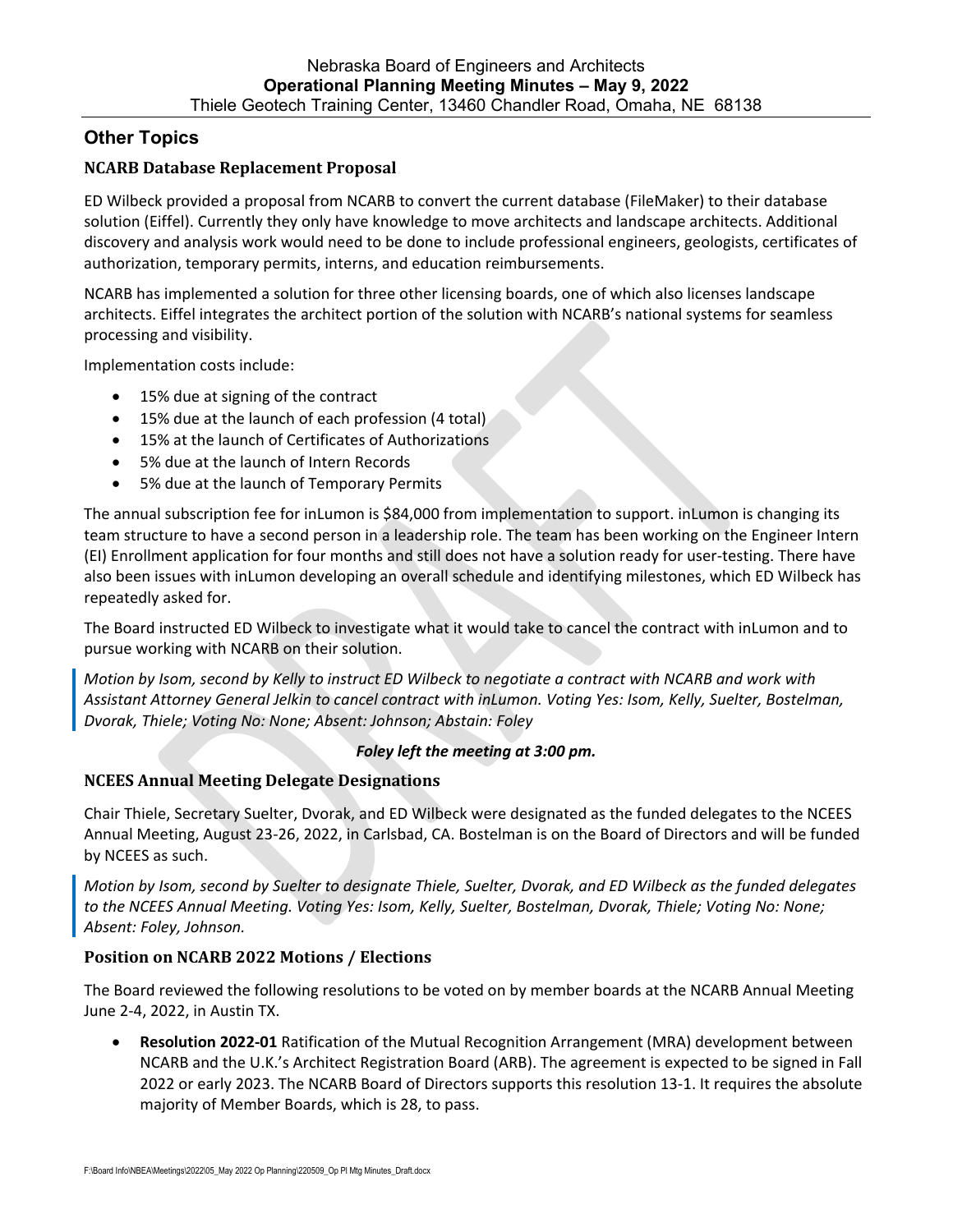- **Resolution 2022‐02** updates the definition of responsible charge to reflect modern practice standards, including changing the term in *Model Law* to "responsible control." The NCARB Board of Directors supports the resolution 14‐0. It requires an absolute majority of the Member Boards to pass.
- **Resolution 2022‐03** sunsets examination‐related resolutions passed between 1966 and 1999 that no longer align with how NCARB operates today. The NCARB Board of Directors supports this resolution 14‐ 0. It requires an absolute majority of the Member Boards to pass.
- **Resolution 2022‐04** sunsets resolutions passed by the membership that no longer align with how NCARB operates today. This batch of resolutions focuses specifically on membership, related organizations, and other policies passed since 1980. The NCARB Board of Directors supports this resolution 14‐0. It requires an absolute majority of the Member Boards to pass.
- **Resolution 2022‐05** turns the Diversity Collaboration into a standing advisory committee in the *NCARB Bylaws* to ensure the continuity of its important work. The NCARB Board of Directors supports this resolution 13‐1. It requires a two‐thirds (2/3) majority (which is 37) of the Member Boards at the Annual Meeting to pass.
- **Resolution 2022‐06** updates the *NCARB Bylaws* to add the Northern Mariana Islands to Article VI; Section 2; make minor updates to Article VII; Section 5 for clarity and consistency for elections of like positions; and replace pronouns with gender‐neutral alternatives. The NCARB Board of Directors supports this resolution 14-0. It requires a two-thirds (2/3) majority of the Member Boards to pass.
- **Resolution 2022‐07** is a holistic update to the Requirements for NCARB Certification in the *NCARB Certification Guidelines* for clarity, ease of use by applicants, and alignment with current processes. The NCARB Board of Directors supports this resolution 14‐0. It requires an absolute majority of the Member Boards to pass.

Two webinars/calls will be held on May 12 and 26, 2022 to discuss the resolutions and answer any questions.

Motion by Isom, second by Bostelman to direct the voting delegate to vote in favor of the resolutions and use the *delegate's discretion if new information is received and after discussion with the other attending Board delegates. Voting Yes: Isom, Kelly, Suelter, Bostelman, Dvorak, Thiele; Voting No: None; Absent: Foley, Johnson.*

## **Outreach Activities in FY2022‐23**

## NBEA Marketing Plan

A copy of the 2021‐22 Marketing Plan was provided. ED Wilbeck updated the members on the hiring of a new Public Information Officer (PIO). He has re-evaluated the abilities and skills needed for the position. Kelly suggested reaching out to the UNL College of Journalism and Mass Communications dean to see if there are any graduates who may be interested in the position. Isom suggested contacting the SOS Temporary Program for potential candidates.

CO Habe provided updated compliance tracking maps. It was noted that Fremont and Kearney may benefit from a visit as several compliance cases occurred in both cities over the last year.

She would also like to continue working on the webinar concept with the new PIO to be able to reach a wider audience versus presenting at conferences when competing with other presentations and sessions. Another task for the PIO would be to analyze the benefits of each to determine where and what conferences staff should be focusing attendance. She is also going to have the new person look into costs of having a table at conferences at which staff may or may not have a presentation.